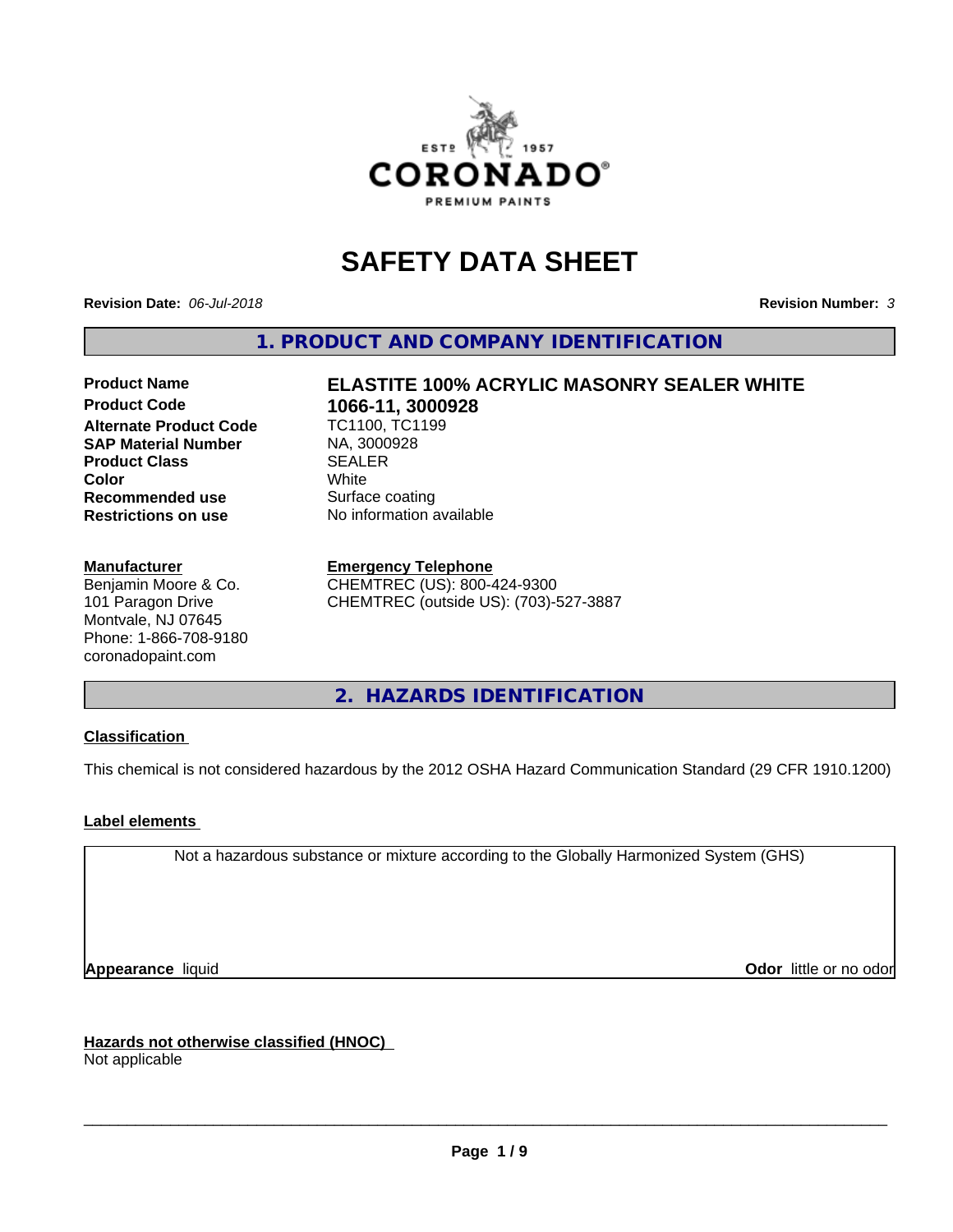#### **Other information**

No information available

# **3. COMPOSITION INFORMATION ON COMPONENTS**

\_\_\_\_\_\_\_\_\_\_\_\_\_\_\_\_\_\_\_\_\_\_\_\_\_\_\_\_\_\_\_\_\_\_\_\_\_\_\_\_\_\_\_\_\_\_\_\_\_\_\_\_\_\_\_\_\_\_\_\_\_\_\_\_\_\_\_\_\_\_\_\_\_\_\_\_\_\_\_\_\_\_\_\_\_\_\_\_\_\_\_\_\_

| <b>Chemical name</b> | <b>CAS No.</b> | Weight-% |
|----------------------|----------------|----------|
| Titanium dioxide     | 13463-67-7     | שו       |
| 2-Butoxvethanol      | 111-76-2       |          |
| Kaolin               | 1332-58-7      |          |
| Ammonia              | 7664-41-7      | U.5      |

|                                                  | 4. FIRST AID MEASURES                                                                                    |
|--------------------------------------------------|----------------------------------------------------------------------------------------------------------|
| <b>General Advice</b>                            | No hazards which require special first aid measures.                                                     |
| <b>Eye Contact</b>                               | Rinse thoroughly with plenty of water for at least 15 minutes and consult a<br>physician.                |
| <b>Skin Contact</b>                              | Wash off immediately with soap and plenty of water while removing all<br>contaminated clothes and shoes. |
| <b>Inhalation</b>                                | Move to fresh air. If symptoms persist, call a physician.                                                |
| Ingestion                                        | Clean mouth with water and afterwards drink plenty of water. Consult a physician<br>if necessary.        |
| <b>Most Important</b><br><b>Symptoms/Effects</b> | None known.                                                                                              |
|                                                  |                                                                                                          |

**Notes To Physician** Treat symptomatically.

**5. FIRE-FIGHTING MEASURES**

| <b>Suitable Extinguishing Media</b>                                    | Use extinguishing measures that are appropriate to local<br>circumstances and the surrounding environment.                                   |
|------------------------------------------------------------------------|----------------------------------------------------------------------------------------------------------------------------------------------|
| <b>Protective Equipment And Precautions For</b><br><b>Firefighters</b> | As in any fire, wear self-contained breathing apparatus<br>pressure-demand, MSHA/NIOSH (approved or equivalent)<br>and full protective gear. |
| <b>Specific Hazards Arising From The Chemical</b>                      | Closed containers may rupture if exposed to fire or<br>extreme heat.                                                                         |
| <b>Sensitivity To Mechanical Impact</b>                                | No.                                                                                                                                          |
| <b>Sensitivity To Static Discharge</b>                                 | No.                                                                                                                                          |
| <b>Flash Point Data</b><br>Flash Point (°F)<br>Flash Point (°C)        | Not applicable<br>Not applicable                                                                                                             |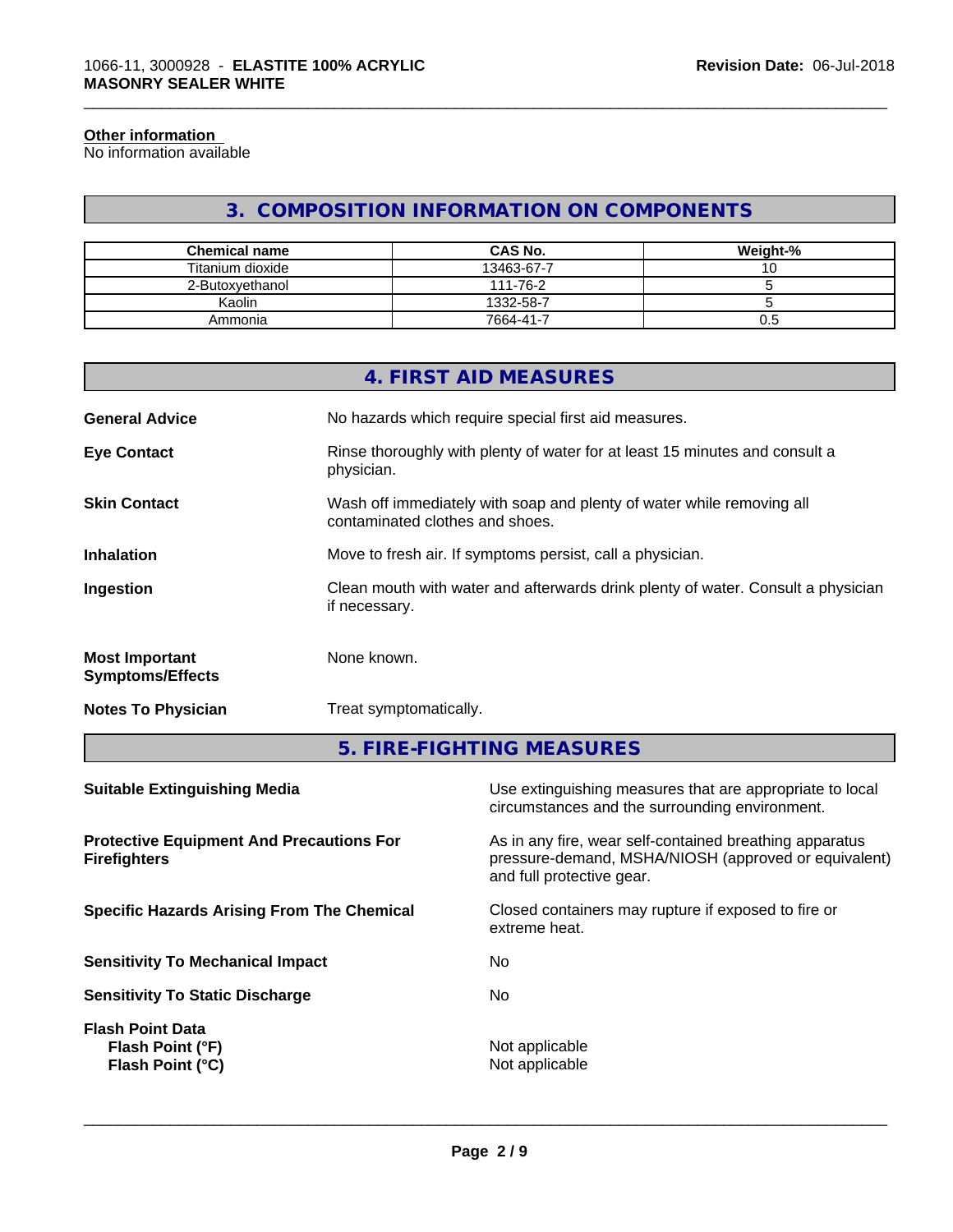| <b>NFPA</b>                       | Health: 1                                                     | <b>Flammability: 0</b> | Instability: 0                   | <b>Special: Not Applicable</b> |
|-----------------------------------|---------------------------------------------------------------|------------------------|----------------------------------|--------------------------------|
|                                   | Lower flammability limit:<br><b>Upper flammability limit:</b> |                        | Not applicable<br>Not applicable |                                |
| <b>Flammability Limits In Air</b> |                                                               |                        |                                  |                                |
| <b>Method</b>                     |                                                               |                        | Not applicable                   |                                |

- 0 Not Hazardous
- 1 Slightly
- 2 Moderate
- 3 High
- 4 Severe

*The ratings assigned are only suggested ratings, the contractor/employer has ultimate responsibilities for NFPA ratings where this system is used.*

*Additional information regarding the NFPA rating system is available from the National Fire Protection Agency (NFPA) at www.nfpa.org.*

# **6. ACCIDENTAL RELEASE MEASURES**

| <b>Personal Precautions</b>      | Avoid contact with skin, eyes and clothing. Ensure adequate ventilation.                                                                                                         |
|----------------------------------|----------------------------------------------------------------------------------------------------------------------------------------------------------------------------------|
| <b>Other Information</b>         | Prevent further leakage or spillage if safe to do so.                                                                                                                            |
| <b>Environmental precautions</b> | See Section 12 for additional Ecological Information.                                                                                                                            |
| <b>Methods for Cleaning Up</b>   | Soak up with inert absorbent material. Sweep up and shovel into suitable<br>containers for disposal.                                                                             |
|                                  | 7. HANDLING AND STORAGE                                                                                                                                                          |
| Handling                         | Avoid contact with skin, eyes and clothing. Avoid breathing vapors, spray mists or<br>sanding dust. In case of insufficient ventilation, wear suitable respiratory<br>equipment. |
| <b>Storage</b>                   | Keep container tightly closed. Keep out of the reach of children.                                                                                                                |
| <b>Incompatible Materials</b>    | No information available                                                                                                                                                         |
|                                  |                                                                                                                                                                                  |

**8. EXPOSURE CONTROLS/PERSONAL PROTECTION**

#### **Exposure Limits**

| <b>Chemical name</b> | <b>ACGIH TLV</b>         | <b>OSHA PEL</b>                   |
|----------------------|--------------------------|-----------------------------------|
| Titanium dioxide     | 10 mg/m $3$ - TWA        | 15 mg/m $3$ - TWA                 |
| 2-Butoxyethanol      | 20 ppm - TWA             | 50 ppm - TWA                      |
|                      |                          | 240 mg/m <sup>3</sup> - TWA       |
|                      |                          | prevent or reduce skin absorption |
| Kaolin               | $2 \text{ mg/m}^3$ - TWA | 15 mg/m <sup>3</sup> - TWA        |
|                      |                          | $5 \text{ mg/m}^3$ - TWA          |
| Ammonia              | 25 ppm - TWA             | 50 ppm - TWA                      |
|                      | 35 ppm - STEL            | $35 \text{ mg/m}^3$ - TWA         |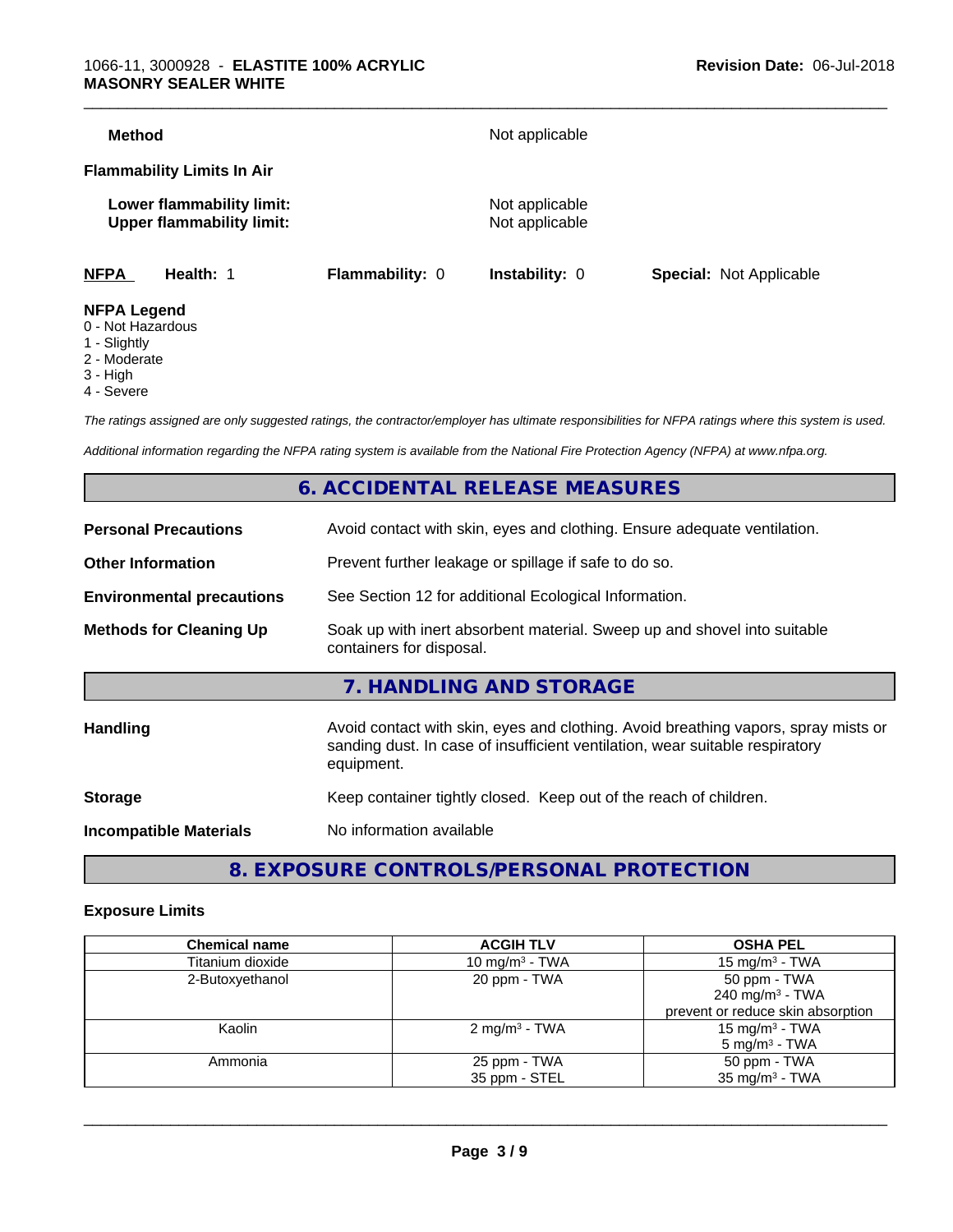#### **Legend**

ACGIH - American Conference of Governmental Industrial Hygienists Exposure Limits OSHA - Occupational Safety & Health Administration Exposure Limits N/E - Not Established

| <b>Engineering Measures</b>          | Ensure adequate ventilation, especially in confined areas.                                                                          |
|--------------------------------------|-------------------------------------------------------------------------------------------------------------------------------------|
| <b>Personal Protective Equipment</b> |                                                                                                                                     |
| <b>Eye/Face Protection</b>           | Safety glasses with side-shields.                                                                                                   |
| <b>Skin Protection</b>               | Protective gloves and impervious clothing.                                                                                          |
| <b>Respiratory Protection</b>        | In case of insufficient ventilation wear suitable respiratory equipment.                                                            |
| <b>Hygiene Measures</b>              | Avoid contact with skin, eyes and clothing. Remove and wash contaminated<br>clothing before re-use. Wash thoroughly after handling. |

# **9. PHYSICAL AND CHEMICAL PROPERTIES**

**Appearance** liquid<br> **Appearance** liquid<br> **Odor Odor Threshold No information available No information available Density (Ibs/gal)** 9.65 - 9.75<br> **Specific Gravity** 1.15 - 1.17 **Specific Gravity**<br>pH **Viscosity (cps)** No information available **Solubility(ies)** No information available **Water solubility** No information available **Evaporation Rate No information available No information available Vapor pressure @20 °C (kPa)** No information available **Vapor density**<br> **We Solids**<br>
We Solid With the Solid Superior Contract Minimal Contract Minimal Contract Minimal Contract Minimal Contract Minimal Contract Minimal Contract Minimal Contract Minimal Contract Minimal Contra Wt. % Solids **Vol. % Solids** 15 - 25 **Wt. % Volatiles** 65 - 75<br> **Vol. % Volatiles** 65 - 75 **Vol. % Volatiles VOC** Requlatory Limit (q/L)  $\leq$  200 **Boiling Point (°F)** 212 **Boiling Point (°C)** 100 **Freezing Point (°F)** 32 **Freezing Point (°C)** 0 **Flash Point (°F)** Not applicable **Flash Point (°C)** Not applicable **Method**<br> **Flammability (solid, gas)**<br> **Commability (solid, gas)**<br>
Mot applicable **Flammability** (solid, gas) **Upper flammability limit:**<br> **Lower flammability limit:** Not applicable Not applicable **Lower flammability limit:**<br> **Autoignition Temperature (°F)** Not applicable available and the Mustafable and Mustafable and Mustafable and Mu **Autoignition Temperature (°F) Autoignition Temperature (°C)** No information available **Decomposition Temperature (°F)** No information available **Decomposition Temperature (°C)** No information available **Partition coefficient** and the settlement of the settlement of the No information available

**Odor** little or no odor **No information available** 

 $\overline{\phantom{a}}$  ,  $\overline{\phantom{a}}$  ,  $\overline{\phantom{a}}$  ,  $\overline{\phantom{a}}$  ,  $\overline{\phantom{a}}$  ,  $\overline{\phantom{a}}$  ,  $\overline{\phantom{a}}$  ,  $\overline{\phantom{a}}$  ,  $\overline{\phantom{a}}$  ,  $\overline{\phantom{a}}$  ,  $\overline{\phantom{a}}$  ,  $\overline{\phantom{a}}$  ,  $\overline{\phantom{a}}$  ,  $\overline{\phantom{a}}$  ,  $\overline{\phantom{a}}$  ,  $\overline{\phantom{a}}$ 

\_\_\_\_\_\_\_\_\_\_\_\_\_\_\_\_\_\_\_\_\_\_\_\_\_\_\_\_\_\_\_\_\_\_\_\_\_\_\_\_\_\_\_\_\_\_\_\_\_\_\_\_\_\_\_\_\_\_\_\_\_\_\_\_\_\_\_\_\_\_\_\_\_\_\_\_\_\_\_\_\_\_\_\_\_\_\_\_\_\_\_\_\_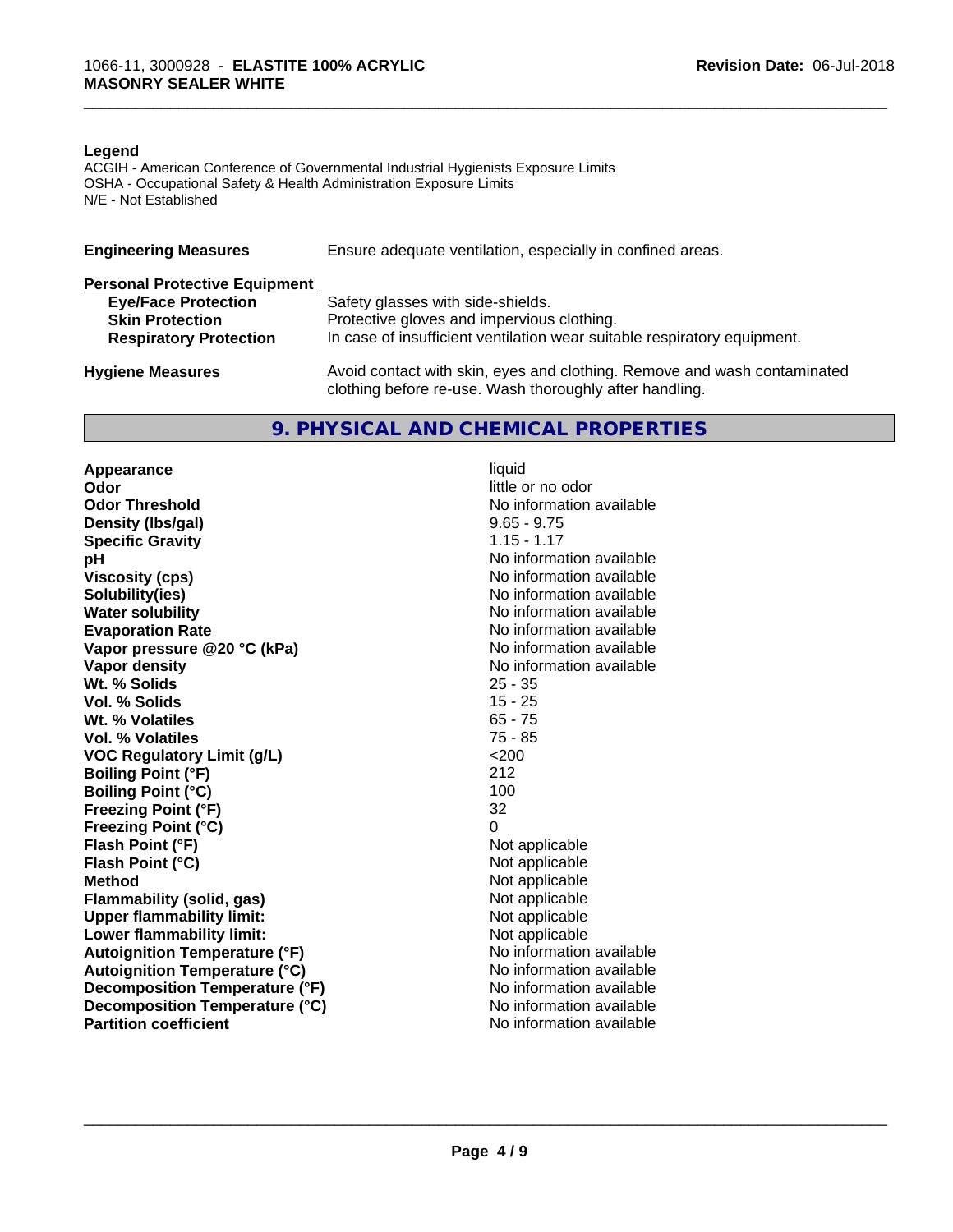|                                                                              |                              | <b>10. STABILITY AND REACTIVITY</b>                                                        |
|------------------------------------------------------------------------------|------------------------------|--------------------------------------------------------------------------------------------|
| <b>Reactivity</b>                                                            |                              | Not Applicable                                                                             |
| <b>Chemical Stability</b>                                                    |                              | Stable under normal conditions.                                                            |
| <b>Conditions to avoid</b>                                                   |                              | Prevent from freezing.                                                                     |
| <b>Incompatible Materials</b>                                                |                              | No materials to be especially mentioned.                                                   |
| <b>Hazardous Decomposition Products</b>                                      |                              | None under normal use.                                                                     |
| Possibility of hazardous reactions                                           |                              | None under normal conditions of use.                                                       |
|                                                                              |                              | 11. TOXICOLOGICAL INFORMATION                                                              |
| <b>Product Information</b>                                                   |                              |                                                                                            |
|                                                                              |                              |                                                                                            |
| Information on likely routes of exposure                                     |                              |                                                                                            |
| <b>Principal Routes of Exposure</b>                                          |                              | Eye contact, skin contact and inhalation.                                                  |
| <b>Acute Toxicity</b>                                                        |                              |                                                                                            |
| <b>Product Information</b>                                                   | No information available     |                                                                                            |
| Symptoms related to the physical, chemical and toxicological characteristics |                              |                                                                                            |
| <b>Symptoms</b>                                                              | No information available     |                                                                                            |
|                                                                              |                              | Delayed and immediate effects as well as chronic effects from short and long-term exposure |
|                                                                              |                              |                                                                                            |
| Eye contact                                                                  | May cause slight irritation. |                                                                                            |
| <b>Skin contact</b>                                                          | skin and cause irritation.   | Substance may cause slight skin irritation. Prolonged or repeated contact may dry          |
| <b>Inhalation</b>                                                            |                              | May cause irritation of respiratory tract.                                                 |
| Ingestion                                                                    |                              | Ingestion may cause gastrointestinal irritation, nausea, vomiting and diarrhea.            |
| <b>Sensitization</b>                                                         | No information available     |                                                                                            |
| <b>Neurological Effects</b>                                                  | No information available.    |                                                                                            |
| <b>Mutagenic Effects</b>                                                     | No information available.    |                                                                                            |
| <b>Reproductive Effects</b>                                                  | No information available.    |                                                                                            |
| <b>Developmental Effects</b>                                                 | No information available.    |                                                                                            |
| <b>Target organ effects</b>                                                  | No information available.    |                                                                                            |
| <b>STOT - single exposure</b>                                                | No information available.    |                                                                                            |
| <b>STOT - repeated exposure</b>                                              | No information available.    |                                                                                            |
| Other adverse effects                                                        | No information available.    |                                                                                            |
| <b>Aspiration Hazard</b>                                                     | No information available     |                                                                                            |
| <b>Numerical measures of toxicity</b>                                        |                              |                                                                                            |
| The following values are calculated based on chapter 3.1 of the GHS document |                              |                                                                                            |

| <b>ATEmix (oral)</b>   | 26104 mg/kg |
|------------------------|-------------|
| <b>ATEmix (dermal)</b> | 66671 mg/kg |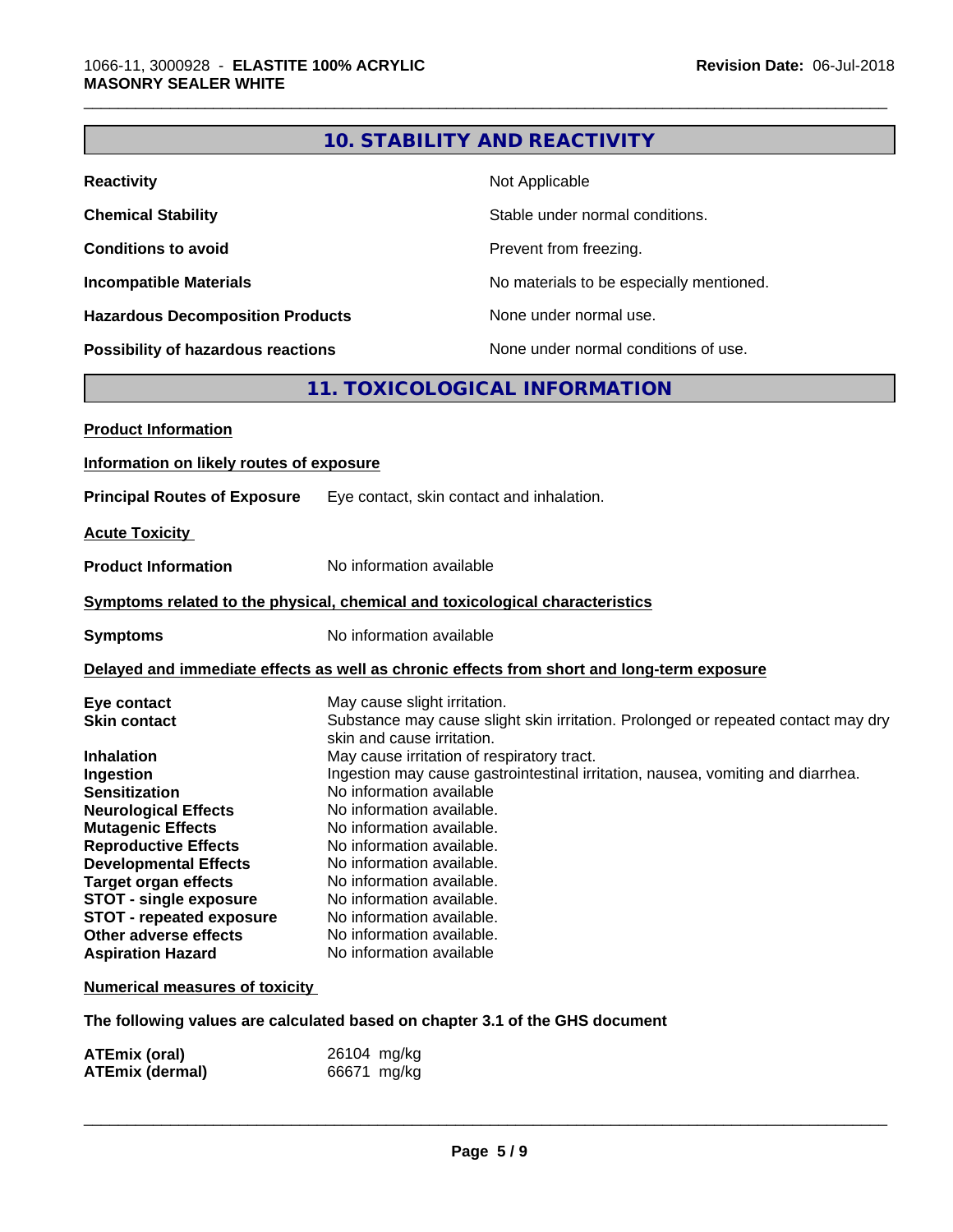| <b>ATEmix (inhalation-dust/mist)</b> | 439.2 mg/L |
|--------------------------------------|------------|
| <b>ATEmix (inhalation-vapor)</b>     | 667 mg/L   |

#### **Component Information**

Titanium dioxide LD50 Oral: > 10000 mg/kg (Rat) 2-Butoxyethanol LD50 Oral: 470 mg/kg (Rat) LD50 Dermal: 220 mg/kg (Rabbit) LC50 Inhalation (Vapor): 450 ppm (Rat, 4 hr.) Kaolin LD50 Oral: > 5000 mg/kg (Rat) Ammonia LC50 Inhalation (Vapor): 2000 ppm (Rat, 4 hr.)

## **Carcinogenicity**

*The information below indicateswhether each agency has listed any ingredient as a carcinogen:.*

| <b>Chemical name</b>   | <b>IARC</b>                   | <b>NTP</b> | <b>OSHA</b> |  |
|------------------------|-------------------------------|------------|-------------|--|
|                        | .<br>2Β<br>Possible<br>⊤Human |            | Listed      |  |
| `Titanium 、<br>dioxide | Carcinoɑen                    |            |             |  |

\_\_\_\_\_\_\_\_\_\_\_\_\_\_\_\_\_\_\_\_\_\_\_\_\_\_\_\_\_\_\_\_\_\_\_\_\_\_\_\_\_\_\_\_\_\_\_\_\_\_\_\_\_\_\_\_\_\_\_\_\_\_\_\_\_\_\_\_\_\_\_\_\_\_\_\_\_\_\_\_\_\_\_\_\_\_\_\_\_\_\_\_\_

• Although IARC has classified titanium dioxide as possibly carcinogenic to humans (2B), their summary concludes: "No significant exposure to titanium dioxide is thought to occur during the use of products in which titanium dioxide is bound to other materials, such as paint."

#### **Legend**

IARC - International Agency for Research on Cancer NTP - National Toxicity Program OSHA - Occupational Safety & Health Administration

**12. ECOLOGICAL INFORMATION**

# **Ecotoxicity Effects**

The environmental impact of this product has not been fully investigated.

## **Product Information**

#### **Acute Toxicity to Fish**

No information available

#### **Acute Toxicity to Aquatic Invertebrates**

No information available

#### **Acute Toxicity to Aquatic Plants**

No information available

#### **Persistence / Degradability**

No information available.

#### **Bioaccumulation**

There is no data for this product.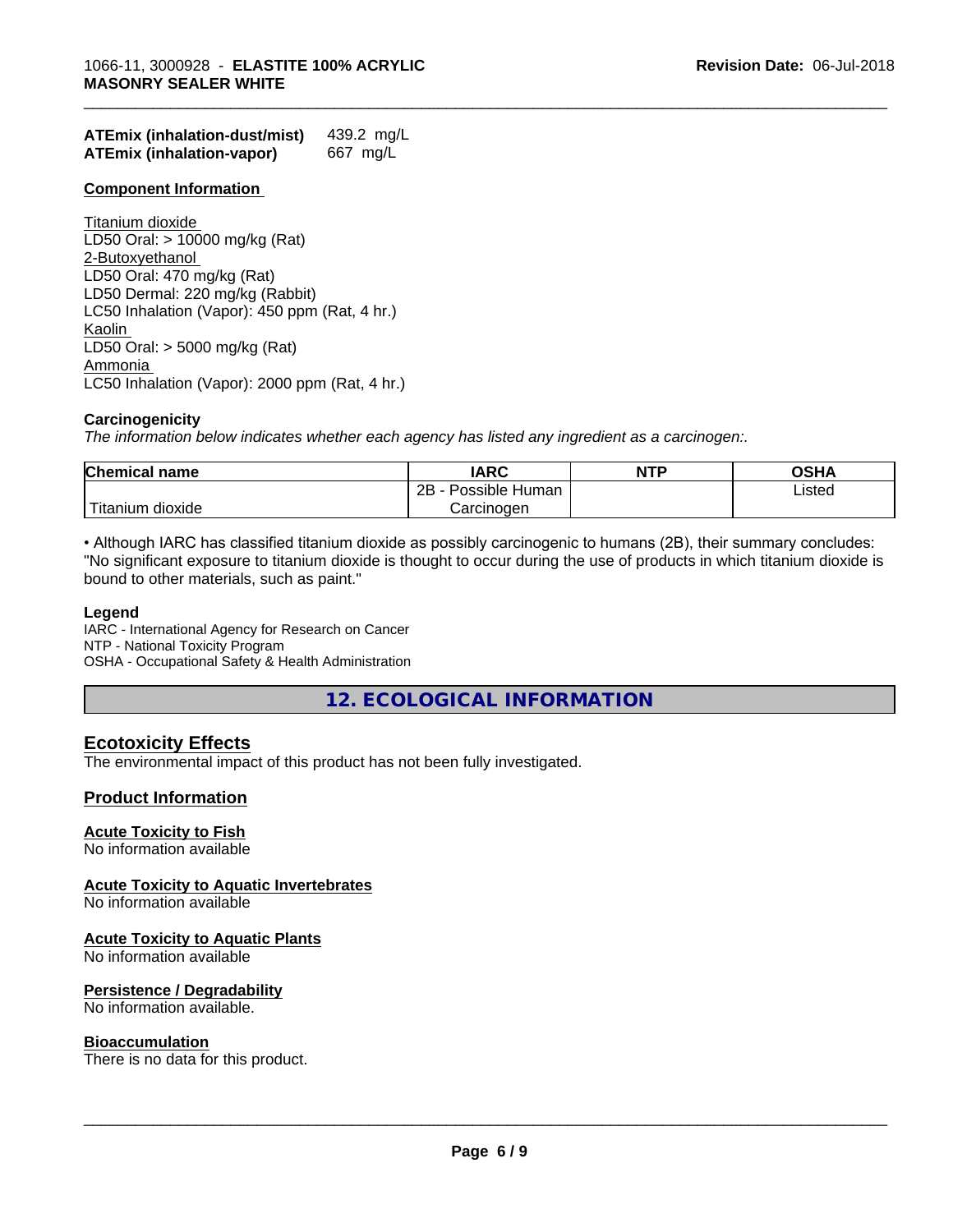#### **Mobility in Environmental Media**

No information available.

#### **Ozone**

No information available

## **Component Information**

## **Acute Toxicity to Fish**

Titanium dioxide LC50: > 1000 mg/L (Fathead Minnow - 96 hr.) 2-Butoxyethanol LC50: 1490 mg/L (Bluegill sunfish - 96 hr.)

## **Acute Toxicity to Aquatic Invertebrates**

No information available

# **Acute Toxicity to Aquatic Plants**

No information available

| 13. DISPOSAL CONSIDERATIONS                                                                                                                                                                                                                               |  |
|-----------------------------------------------------------------------------------------------------------------------------------------------------------------------------------------------------------------------------------------------------------|--|
| Dispose of in accordance with federal, state, and local regulations. Local<br><b>Waste Disposal Method</b><br>requirements may vary, consult your sanitation department or state-designated<br>environmental protection agency for more disposal options. |  |
| <b>14. TRANSPORT INFORMATION</b>                                                                                                                                                                                                                          |  |
| Not regulated<br><b>DOT</b>                                                                                                                                                                                                                               |  |
| <b>ICAO / IATA</b><br>Not regulated                                                                                                                                                                                                                       |  |
| <b>IMDG / IMO</b><br>Not regulated                                                                                                                                                                                                                        |  |
| <b>15. REGULATORY INFORMATION</b>                                                                                                                                                                                                                         |  |
| <b>International Inventories</b>                                                                                                                                                                                                                          |  |
| Yes - All components are listed or exempt.<br><b>TSCA: United States</b><br>Yes - All components are listed or exempt.<br><b>DSL: Canada</b>                                                                                                              |  |
| <b>Federal Regulations</b>                                                                                                                                                                                                                                |  |
| <b>SARA 311/312 hazardous categorization</b><br>Acute health hazard<br>No<br><b>Chronic Health Hazard</b><br>No<br>Fire hazard<br>No                                                                                                                      |  |

\_\_\_\_\_\_\_\_\_\_\_\_\_\_\_\_\_\_\_\_\_\_\_\_\_\_\_\_\_\_\_\_\_\_\_\_\_\_\_\_\_\_\_\_\_\_\_\_\_\_\_\_\_\_\_\_\_\_\_\_\_\_\_\_\_\_\_\_\_\_\_\_\_\_\_\_\_\_\_\_\_\_\_\_\_\_\_\_\_\_\_\_\_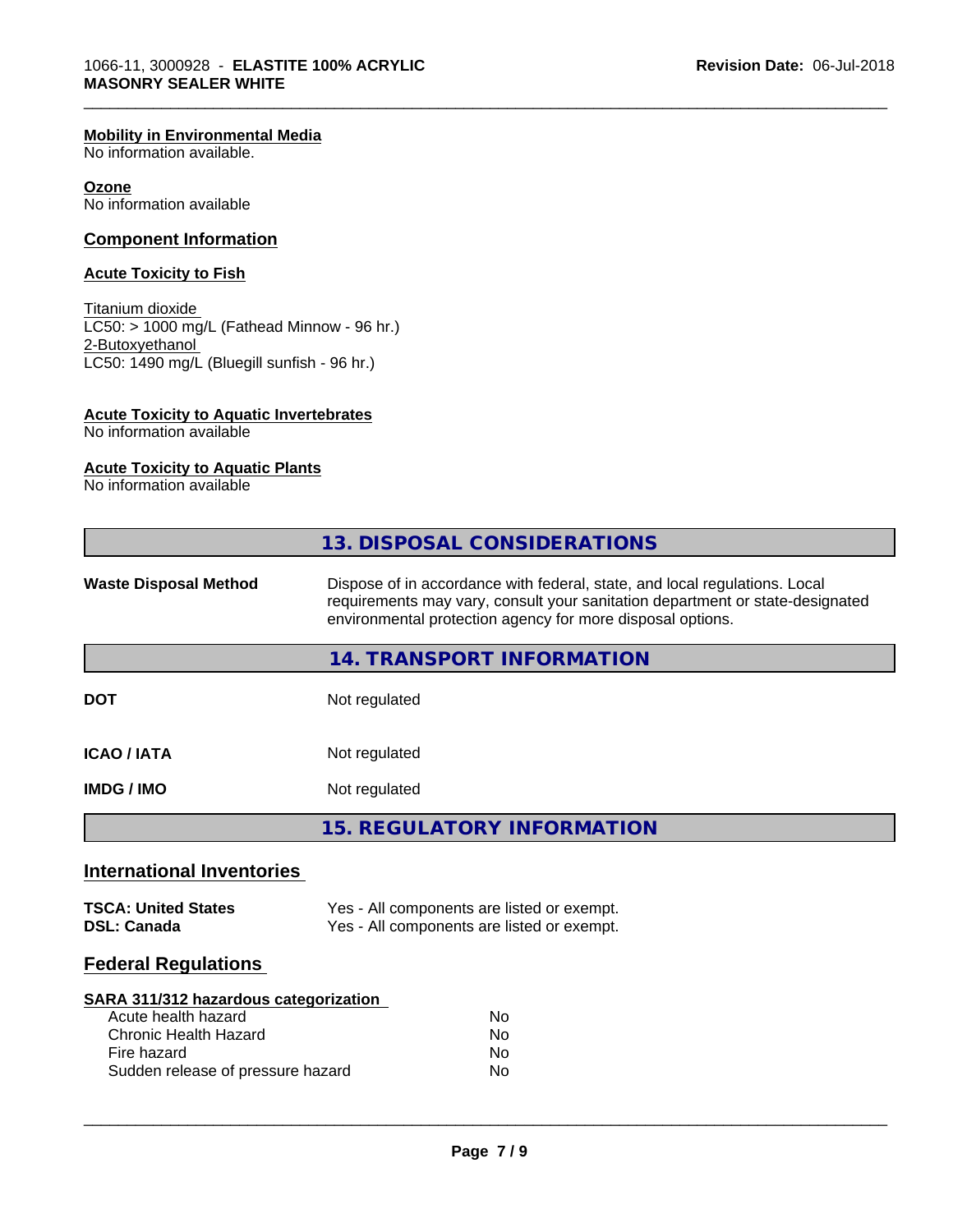Reactive Hazard No. No. 2014

\_\_\_\_\_\_\_\_\_\_\_\_\_\_\_\_\_\_\_\_\_\_\_\_\_\_\_\_\_\_\_\_\_\_\_\_\_\_\_\_\_\_\_\_\_\_\_\_\_\_\_\_\_\_\_\_\_\_\_\_\_\_\_\_\_\_\_\_\_\_\_\_\_\_\_\_\_\_\_\_\_\_\_\_\_\_\_\_\_\_\_\_\_

## **SARA 313**

Section 313 of Title III of the Superfund Amendments and Reauthorization Act of 1986 (SARA). This product contains a chemical or chemicals which are subject to the reporting requirements of the Act and Title 40 of the Code of Federal Regulations, Part 372:

| <b>Chemical name</b> | CAS No.  | Weiaht-% | <b>CERCLA/SARA 313</b>     |
|----------------------|----------|----------|----------------------------|
|                      |          |          | (de minimis concentration) |
| 2-Butoxvethanol      | 111-76-2 |          |                            |

#### **Clean Air Act,Section 112 Hazardous Air Pollutants (HAPs) (see 40 CFR 61)**

This product contains the following HAPs:

*None*

# **US State Regulations**

#### **California Proposition 65**

# **AVIMARNING:** Cancer and Reproductive Harm– www.P65warnings.ca.gov

#### **State Right-to-Know**

| <b>Chemical name</b> | <b>Massachusetts</b> | <b>New Jersey</b> | Pennsylvania |
|----------------------|----------------------|-------------------|--------------|
| Titanium dioxide     |                      |                   |              |
| 2-Butoxvethanol      |                      |                   |              |
| Kaolin               |                      |                   |              |

#### **Legend**

X - Listed

# **16. OTHER INFORMATION**

**HMIS** - **Health:** 1 **Flammability:** 0 **Reactivity:** 0 **PPE:** -

#### **HMIS Legend**

- 0 Minimal Hazard
- 1 Slight Hazard
- 2 Moderate Hazard
- 3 Serious Hazard
- 4 Severe Hazard
- \* Chronic Hazard

X - Consult your supervisor or S.O.P. for "Special" handling instructions.

*Note: The PPE rating has intentionally been left blank. Choose appropriate PPE that will protect employees from the hazards the material will present under the actual normal conditions of use.*

*Caution: HMISÒ ratings are based on a 0-4 rating scale, with 0 representing minimal hazards or risks, and 4 representing significant hazards or risks. Although HMISÒ ratings are not required on MSDSs under 29 CFR 1910.1200, the preparer, has chosen to provide them. HMISÒ ratings are*